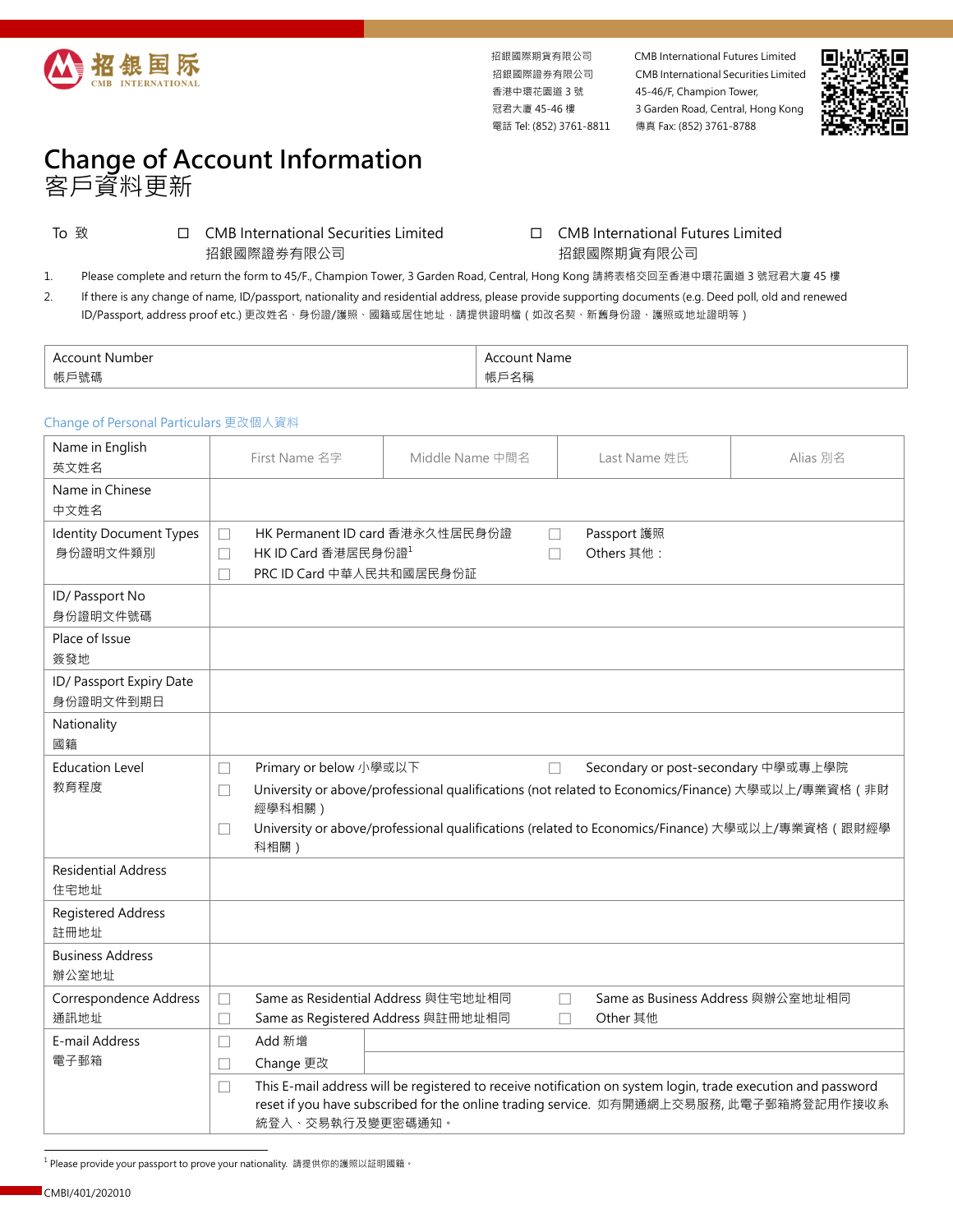| Tel. No.<br>住宅電話                                       | $\Box$<br>П                                                                                  | Add 新增<br>Change 更改                                    | +Country Code-Area Code-Phone Number<br>+國家代碼-地區代碼-電話號碼 |                               |                   |                                                                                                                                                              |
|--------------------------------------------------------|----------------------------------------------------------------------------------------------|--------------------------------------------------------|---------------------------------------------------------|-------------------------------|-------------------|--------------------------------------------------------------------------------------------------------------------------------------------------------------|
|                                                        |                                                                                              |                                                        |                                                         |                               |                   |                                                                                                                                                              |
| Mobile<br>手提電話                                         | П                                                                                            | Add 新增<br>+Country Code-Area Code-Phone Number         |                                                         |                               |                   |                                                                                                                                                              |
|                                                        |                                                                                              | +國家代碼-地區代碼-電話號碼<br>Change 更改<br>$\mathbf{L}$           |                                                         |                               |                   |                                                                                                                                                              |
|                                                        | П                                                                                            |                                                        |                                                         |                               |                   | This Mobile will be registered to receive 2FA One-Time Password if you have subscribed for the online<br>trading service. 如有開通網上交易服務, 電話號碼將登記用作接收雙重認證的一次性密碼。 |
| Tel. No. (Office)                                      | $\Box$                                                                                       | Add 新增                                                 | +Country Code-Area Code-Phone Number                    |                               |                   |                                                                                                                                                              |
| 辦公室電話                                                  | Н                                                                                            | +國家代碼-地區代碼-電話號碼<br>Change 更改                           |                                                         |                               |                   |                                                                                                                                                              |
| Fax No. (Office)                                       | П                                                                                            | Add 新增                                                 | +Country Code-Area Code-Phone Number                    |                               |                   |                                                                                                                                                              |
| 辦公室傳真                                                  |                                                                                              | +國家代碼-地區代碼-電話號碼<br>Change 更改                           |                                                         |                               |                   |                                                                                                                                                              |
| Mode of Communication                                  | (Including clients statement and client notice, please select one only 包括客戶結單及所有通訊 · 只可選取一項) |                                                        |                                                         |                               |                   |                                                                                                                                                              |
| 通訊方式                                                   | Correspondence Address 通訊位址<br>Email Address 電子郵箱<br>П                                       |                                                        |                                                         |                               |                   |                                                                                                                                                              |
| <b>Employment Status</b>                               | ⊔                                                                                            | Employed 受雇                                            | $\Box$                                                  | Self-employed 自雇 <sup>2</sup> |                   | Retired 退休                                                                                                                                                   |
| 就業狀況                                                   |                                                                                              | Housewife 家庭主婦                                         |                                                         | Others 其他:                    |                   |                                                                                                                                                              |
| Name of Employer                                       |                                                                                              |                                                        |                                                         |                               |                   |                                                                                                                                                              |
| 雇主名稱                                                   |                                                                                              |                                                        |                                                         |                               |                   |                                                                                                                                                              |
| Occupation                                             |                                                                                              |                                                        |                                                         |                               |                   |                                                                                                                                                              |
| 行業                                                     |                                                                                              |                                                        |                                                         |                               |                   |                                                                                                                                                              |
| Position                                               |                                                                                              |                                                        |                                                         |                               |                   |                                                                                                                                                              |
| 職位                                                     |                                                                                              |                                                        |                                                         |                               |                   |                                                                                                                                                              |
| Years of Service<br>服務年數                               |                                                                                              |                                                        |                                                         |                               |                   |                                                                                                                                                              |
| Annual Income(HKD)                                     |                                                                                              | below \$200,000 或以下                                    |                                                         |                               |                   | \$200,001 to 至 \$500,000                                                                                                                                     |
| 每年總收入 (港元)                                             | $\Box$                                                                                       |                                                        |                                                         |                               | $\Box$            |                                                                                                                                                              |
|                                                        | П<br>П                                                                                       | \$500,001 to 至 \$1,000,000<br>\$5,000,001 or above 或以上 |                                                         |                               | Ш                 | \$1,000,001 至 \$5,000,000                                                                                                                                    |
| Source of Wealth                                       | $\Box$                                                                                       |                                                        | Salary and/or Bonus 受雇薪金及或花紅                            |                               | П                 | Sale of Property/Investment/Assets                                                                                                                           |
| 財富來源                                                   | Н                                                                                            | Investment/Saving 投資/儲蓄                                |                                                         |                               |                   | 售賣物業/投資/資產                                                                                                                                                   |
|                                                        | $\vert \ \ \vert$                                                                            | Other 其他:                                              |                                                         |                               | Ш                 | Inheritance 承繼遺產                                                                                                                                             |
| Source of Fund                                         | Н                                                                                            | Salary 薪金                                              |                                                         |                               | $\vert \ \ \vert$ | Income Accumulation 收入累積                                                                                                                                     |
| 資金來源                                                   | П                                                                                            |                                                        | Commission/Business Income 佣金/生意收入                      |                               | $\mathbf{L}$      | Pension/Reserve退休金/儲備                                                                                                                                        |
|                                                        |                                                                                              |                                                        | Return on Investment 投資收益                               |                               |                   | Others 其他:                                                                                                                                                   |
| Liquid Assets Held (HKD)                               | $\Box$                                                                                       | below \$100,000 或以下                                    |                                                         |                               |                   | \$100,001 to 至 \$300,000                                                                                                                                     |
| (including Cash, Deposit and                           | $\Box$                                                                                       | \$300,001 to 至 \$600,000                               |                                                         |                               | $\Box$            | \$600,001 to 至 \$900,000                                                                                                                                     |
| short term investments etc.)                           | $\Box$                                                                                       | \$900,001 to 至 \$1,200,000                             |                                                         |                               | $\mathbf{L}$      | \$1,200,001 or above 或更多                                                                                                                                     |
| 擁有流動資產 (港元) (包括現                                       |                                                                                              |                                                        |                                                         |                               |                   |                                                                                                                                                              |
| 金、存款及短期投資等)                                            |                                                                                              |                                                        |                                                         |                               |                   |                                                                                                                                                              |
| Net worth ('Total Assets'                              | П                                                                                            | below \$5,000,000 或以下                                  |                                                         |                               | $\vert \ \ \vert$ | \$5,000,001 to 至 \$8,000,000                                                                                                                                 |
| 'Total<br>Liabilities',<br>minus                       | $\Box$                                                                                       | \$8,000,001 to 至 \$12,000,000                          |                                                         |                               | П                 | \$12,000,001 to 至 \$15,000,000                                                                                                                               |
| excluding the value of your<br>self-occupied property) | $\Box$                                                                                       | \$15,000,001 or above 或更多                              |                                                         |                               |                   |                                                                                                                                                              |
| 淨資產 (總資產減去總負債,                                         |                                                                                              |                                                        |                                                         |                               |                   |                                                                                                                                                              |
| 不包括自住物業的價值)                                            |                                                                                              |                                                        |                                                         |                               |                   |                                                                                                                                                              |
| Residential Status 住屋                                  | u                                                                                            | Owned Property 自置物業                                    |                                                         |                               | $\vert \ \ \vert$ | Quarters 宿舍                                                                                                                                                  |
|                                                        | $\Box$                                                                                       | Mortgaged, outstanding amount 按揭物業, 結欠: ___________    |                                                         |                               |                   |                                                                                                                                                              |
|                                                        | $\Box$                                                                                       | Rented, monthly rent 租用物業, 每月租金: ________              |                                                         |                               |                   |                                                                                                                                                              |
|                                                        | П                                                                                            |                                                        |                                                         |                               |                   |                                                                                                                                                              |
|                                                        |                                                                                              |                                                        |                                                         |                               |                   |                                                                                                                                                              |

l

<sup>2</sup> Please provide information of self-employed business nature 請提供自僱業務性質的資料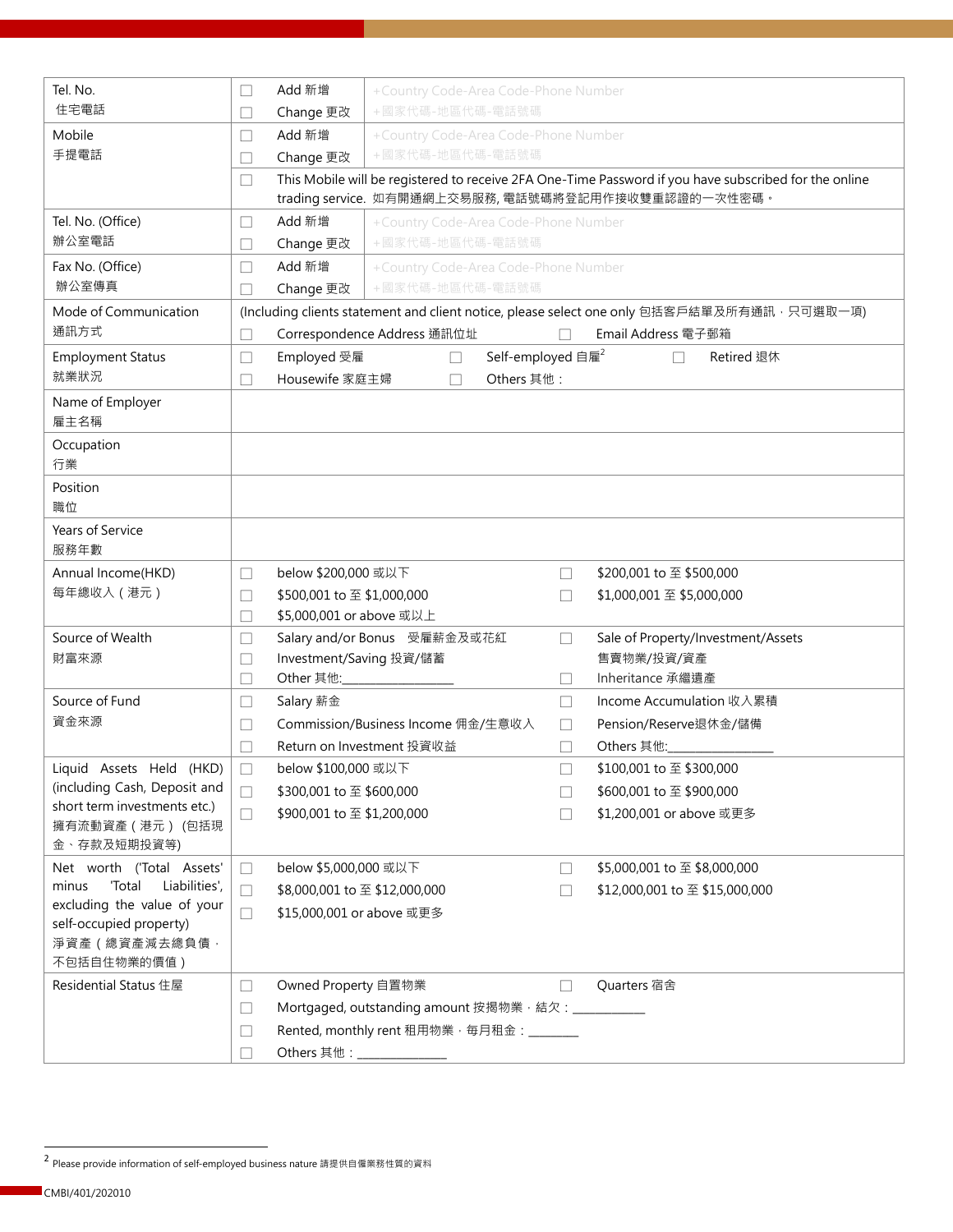## General Information 一般資料

| You are now a director or an employee of a person registered or licensed<br>with HK Securities and Futures Commission.<br>你現在為香港證監會的持牌或註冊人士,或任何持牌法團或註冊機構的董事或<br>職員。                                                                                                                                                                                                                                                                                                                            | Yes 是<br>Please specify your CE no. & provide a consent letter issued by the<br>employer.<br>謹請說明閣下的中央編號和請提供僱主同意開戶証明。                    |  |  |  |
|------------------------------------------------------------------------------------------------------------------------------------------------------------------------------------------------------------------------------------------------------------------------------------------------------------------------------------------------------------------------------------------------------------------------------------------------------------------------------------------------|------------------------------------------------------------------------------------------------------------------------------------------|--|--|--|
| You are now an employee of China Merchants Bank or CMBI Group.<br>你現在為招商銀行或招銀國際集團的雇員。                                                                                                                                                                                                                                                                                                                                                                                                          | Yes 是                                                                                                                                    |  |  |  |
| You are now related to an employee of CMBI Group.<br>你現在為招銀國際集團雇員的親屬。                                                                                                                                                                                                                                                                                                                                                                                                                          | Yes 是<br>Name of staff 雇員姓名:<br>Relationship 關係:                                                                                         |  |  |  |
| Your spouse is now a margin client of CMBIS.<br>你的配偶是招銀證券的保證金客戶。                                                                                                                                                                                                                                                                                                                                                                                                                               | Yes 是<br>Account Name 帳戶名稱:<br>Account No. 帳戶號碼:                                                                                         |  |  |  |
| You, either alone or with your spouse, in control of 35% or more of the<br>voting rights of any margin account of CMBIS.<br>你單獨或與你的配偶共同控制任何招銀證券保證金帳戶35%或以上投票權。                                                                                                                                                                                                                                                                                                                                 | Yes 是<br>Account Name 帳戶名稱:<br>Account No. 帳戶號碼:                                                                                         |  |  |  |
| You are now a U.S. citizen, a green card holder or residing in the U.S.<br>你現在為美國公民、綠咭持有人或居住於美國。                                                                                                                                                                                                                                                                                                                                                                                               | Yes 是<br>Please provide a Form W-9 Form. 請提供W-9表格。                                                                                       |  |  |  |
| Securities Trading Services 證券交易服務                                                                                                                                                                                                                                                                                                                                                                                                                                                             |                                                                                                                                          |  |  |  |
| Add 新增<br>Cancel / Close Account 取消/取消帳戶<br>$\Box$<br>Types of Account 帳戶類型 (Please also select Trading Services below 請同時選擇以下交易種類)<br>(1)                                                                                                                                                                                                                                                                                                                                                     |                                                                                                                                          |  |  |  |
| Cash Account 現金帳戶<br>Margin Account 保證金帳戶<br>$\Box$<br>CIES Account 投資移民帳戶<br>Sub-Account 子帳戶<br>Reason 開戶原因:<br>$\Box$                                                                                                                                                                                                                                                                                                                                                                        | Account with External Asset Manager ("EAM")<br>$\Box$<br>由外部資產管理人運作帳戶<br>Sub-Fund Account 子基金帳戶<br>Others 其他: _____________________<br>П |  |  |  |
| Trading Services 交易種類<br>(2)<br>Hong Kong Stocks 港股<br>US Stocks 美國股票 <sup>3</sup><br>Swedish Stocks 瑞典股票<br>$\Box$<br>$\mathbf{L}$<br>$\Box$<br>German Stocks 德國股票<br>Shenzhen-Hong Kong Stock Connect 深港通 <sup>4</sup><br>Shanghai B-shares上海B股<br>П<br>П<br>Shenzhen B-shares深圳B股<br>Shanghai-Hong Kong Stock Connect 滬港通 <sup>4</sup><br>$\Box$<br>Fund, Bonds & OTC Derivatives Products 基金、債券及場外衍生產品5<br>Other Stocks markets (Please refer to our official website) 其他股票市場 (請參閱我司官方網頁): |                                                                                                                                          |  |  |  |
| Settlement Account Information 結算帳戶資料 *Must be Hong Kong bank accounts in the name of client 必須為客戶本人同名的香港存款帳戶                                                                                                                                                                                                                                                                                                                                                                                  |                                                                                                                                          |  |  |  |
| Add 新增<br>Change 更改<br>П                                                                                                                                                                                                                                                                                                                                                                                                                                                                       |                                                                                                                                          |  |  |  |
| Name of Bank<br>銀行名稱                                                                                                                                                                                                                                                                                                                                                                                                                                                                           |                                                                                                                                          |  |  |  |
| <b>SWIFT CODE</b><br>銀行國際代碼                                                                                                                                                                                                                                                                                                                                                                                                                                                                    |                                                                                                                                          |  |  |  |
| Name of Bank Account<br>帳戶名稱                                                                                                                                                                                                                                                                                                                                                                                                                                                                   |                                                                                                                                          |  |  |  |
| <b>Bank Account Number</b><br>(HKD港幣/USD美元/CNY人民幣/MTC多種貨幣)<br>帳戶號碼                                                                                                                                                                                                                                                                                                                                                                                                                             |                                                                                                                                          |  |  |  |
| This account will be updated as Standard Settlement Instruction.<br>П<br>此帳戶將更新為交收指示帳戶。                                                                                                                                                                                                                                                                                                                                                                                                        | No 否<br>Yes 是<br>П                                                                                                                       |  |  |  |

l

 $^3$  For US Stocks, please complete W-8BEN Form 美國證券交易, 請遞交 W-8BEN 表格

<sup>4</sup> Please complete [Client Consent on The Northbound Investor ID Model and The Personal Information Collection Statement concerning Northbound China Connect Orders] 請簽署[客戶同意書有關 「北向交易投資者識別字模式」及有關中華通北向交易委託的個人資料收集聲明]

<sup>&</sup>lt;sup>5</sup> Please complete the [Derivatives Knowledge Assessment Form] and [Client's Risk Profile Questionnaire]. 請填寫[衍生工具知識評估問卷]及[客戶風險取向評估問卷]。